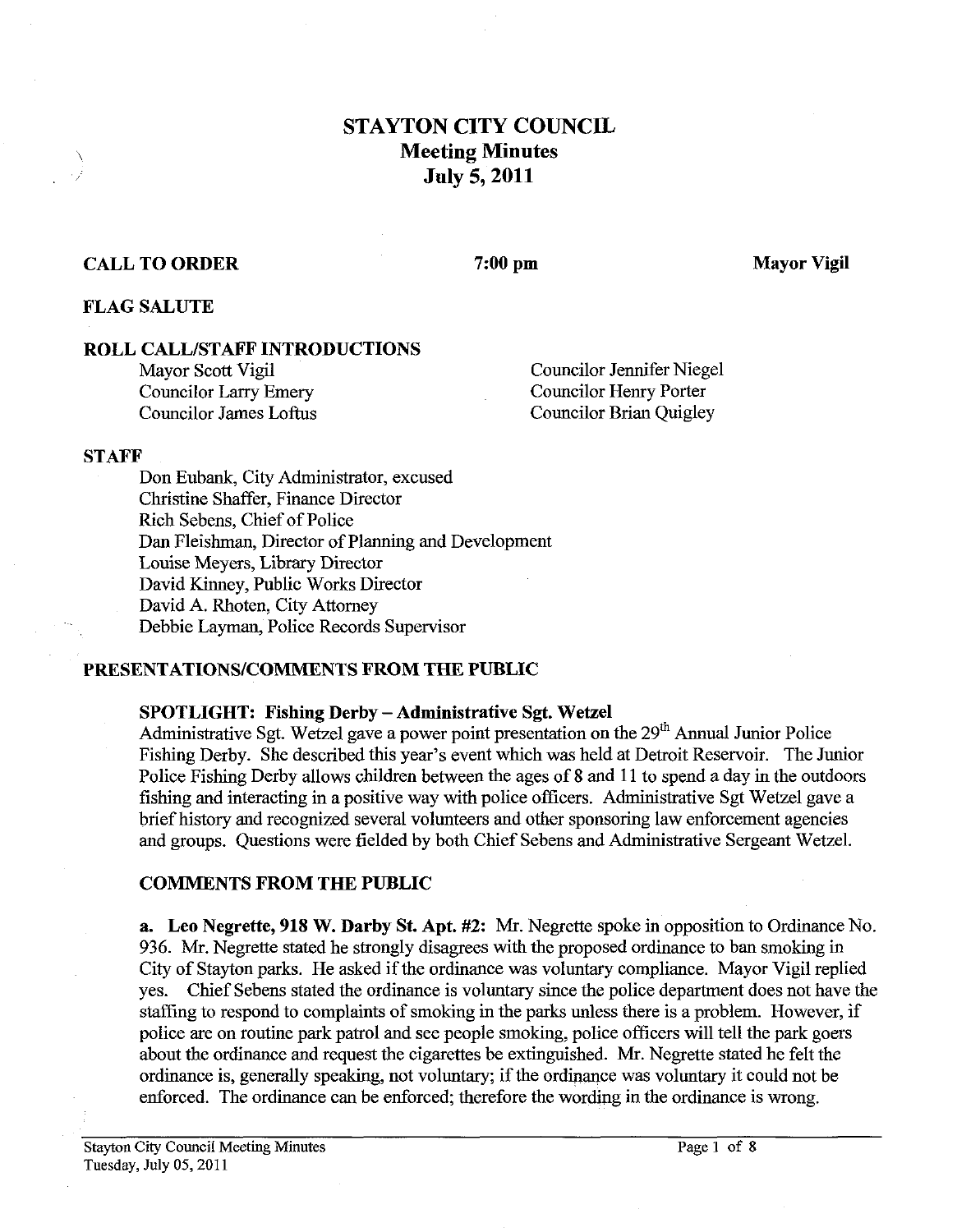Mr. Negrette expressed his strong opposition to all laws, including smoking in bars, parks, limitations on perfume, that place limits or controls on people's behaviors. In closing, Mr. Negrette stated he doesn't use tobacco in any shape or form.

### **ANNOUNCEMENTS**

**a. Additions to the Agenda:** Councilor Loftus stated he was not sure of the procedure, but he understands the planning commission has approved the Warnpler Subdivision and he would like to invoke the councilor's option to call the issue up at a future council meeting.

Mayor Vigil asked Mr. Fleishman to provide Councilor Loftus with the proper form to initiate this request. Dan Fleishman stated that he has provided the Mayor and Councilors with **an** electronic version of the form. Mayor Vigil asked Mr. Fleishman to review this with Councilor Loftus again after the meeting.

**b. Declaration of Ex Parte Contacts, Conflict of Interest, Bias, etc.:** None

### **CONSENT AGENDA**

- **a. City Council Meeting Minutes of June 20,2011** 
	- **MOTION:** From Councilor Emery, seconded by Councilor Niegel, to adopt the Consent Agenda. **MOTION PASSED: 5:O.**

### **PUBLIC HEARINGS** - None

### **UNFINISHED BUSINESS**

### **Ordinance 936 Amending SMC Title 8.12.620** & **650 Relating to Prohibiting (Smoking/Use of Tobacco) in City Parks**

### **a. continuation of Council Deliberation:**

Mayor Vigil stated this ordinance has been discussed several times by the City Council and was sent back to staff for modifications. Mayor Vigil stated the staff has presented two different ordinances; option A "No Tobacco Use in City Parks" and option B "No Smoking in City Parks". Mayor Vigil asked Public Works Director Kinney to reference the minutes we just adopted; several motions were made, however, it was clear to the Mayor we were going to go with just no smoking. The only change that needed to be made was to clarify the ordinance applies only in City parks. Now it has been brought back again with both the original and the ordinance the council asked for. Mr. Kinney indicated that was correct.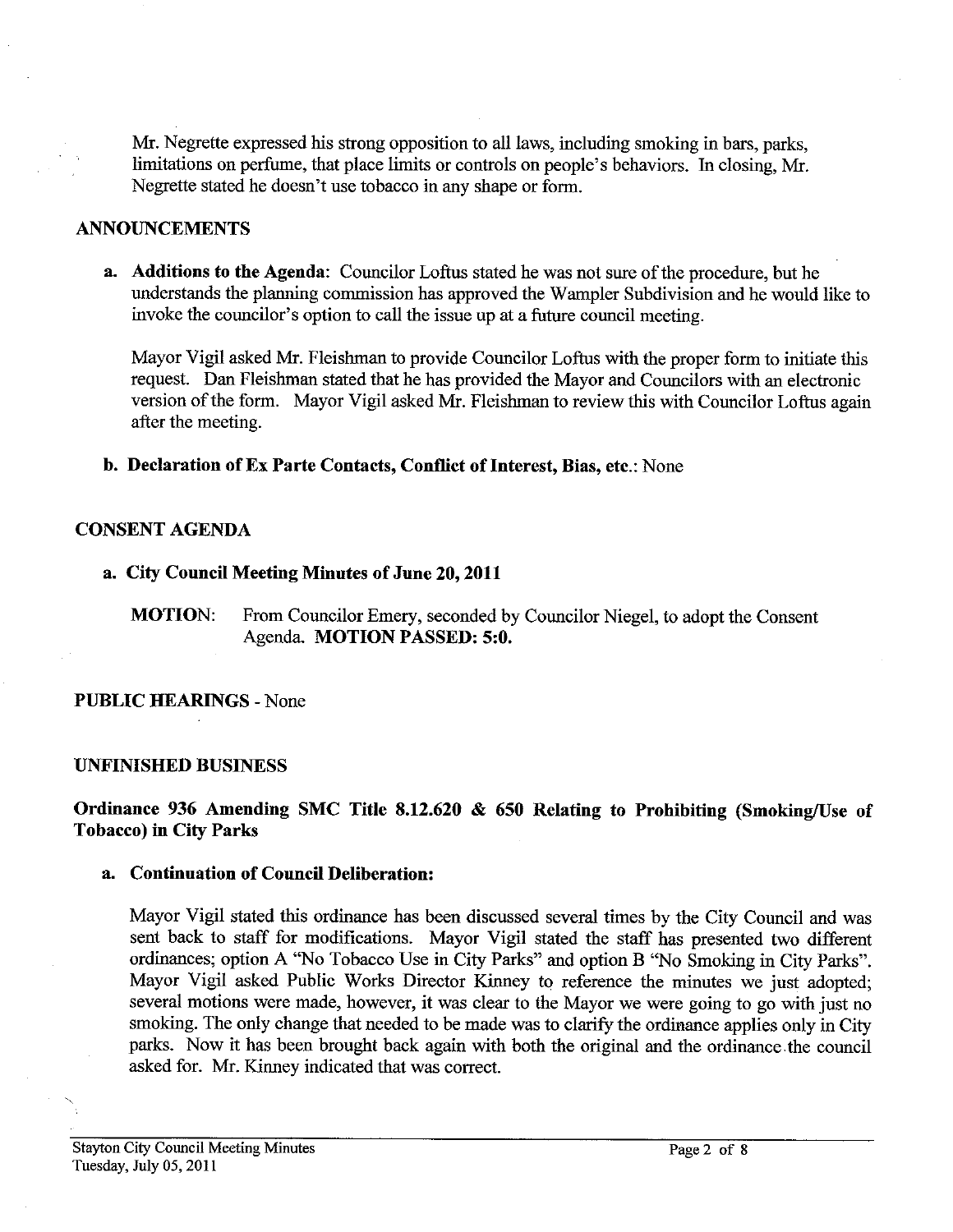Councilor Loftus asked why there wasn't a third option. Mr. Kinney stated the  $3<sup>rd</sup>$  option is in the memo that says the Council may do nothing and adopt no ordinance.

Mayor Vigil asks if there is any further deliberation with Ordinance 936.

Councilor Loftus stated he has tried to reason with the council. He has asked if this is really an issue and has been astounded by some of the answer from fellow councilors. Mr. Loftus felt there are a lot of things that affects others: how we drive, whether we waive at someone or flip them the high sign. Councilor Loftus stated he thinks the inducement of Marion County coming to us with \$600.00 or \$700.00 for signage to ban smoking in our parks or tobacco use is not needed. Councilor Loftus stated smokers are tax payers, and probably pay more taxes because they smoke. He indicated the point is as we had testimonies earlier today, if someone wears perftune that has an affect on others, its odorous, it can move across the room and bother people. There are people with severe allergies. Councilor Loftus asked if this was the next step, should we ban perfume fiom all public meetings. Councilor Loftus stated the real question here is how far do we want to go regulating personal behaviors?

Councilor Emery requested to clarify, since he was on the Parks Board when this proposal was initiated. In no way did Marion County come to the City of Stayton to promote non-tobacco use or non smoking use. The Parks Board asked Marion County Health Division staff to present information to the Parks Board.

Councilor Loftus asked Councilor Emery if he had read the staff report, stating it is clear in the staff report that Marion County did come and make the presentation to the parks board. Councilor Emery agreed, Marion County Health Division staff did come and speak to the parks board because they were asked to.

Mayor Vigil asks if there is any further deliberation. The Mayor indicated he is not a smoker. Mayor Vigil stated he has thought that banning smoking in park is a good idea as it is a proven fact that second hand smoke is harmful to those around us.

### **b. Council Decision:**

- **MOTION:** From Councilor Loftus to adopt motion B, *NO SMOKING IN CITY PARK*  **Motion dies for lack of second.**
- **MOTION:** From Councilor Loftus to adopt item 2. *NO SMOKING IN CITY PARKS*; Ordinance 936, Amending Stayton Municipal Code Title 8, Chapter 12, Sections 620 and 650 Relating to Prohibiting Smoking in City Parks. **Motion dies for lack of second.**

Councilor Porter inquired as to whether that was option B. Mayor Vigil clarified that was correct no smoking.

## **MOTION:** From Councilor Emery, seconded by Councilor Niegel; to approve ordinance 936 to prohibit tobacco use in the City of Stayton Parks.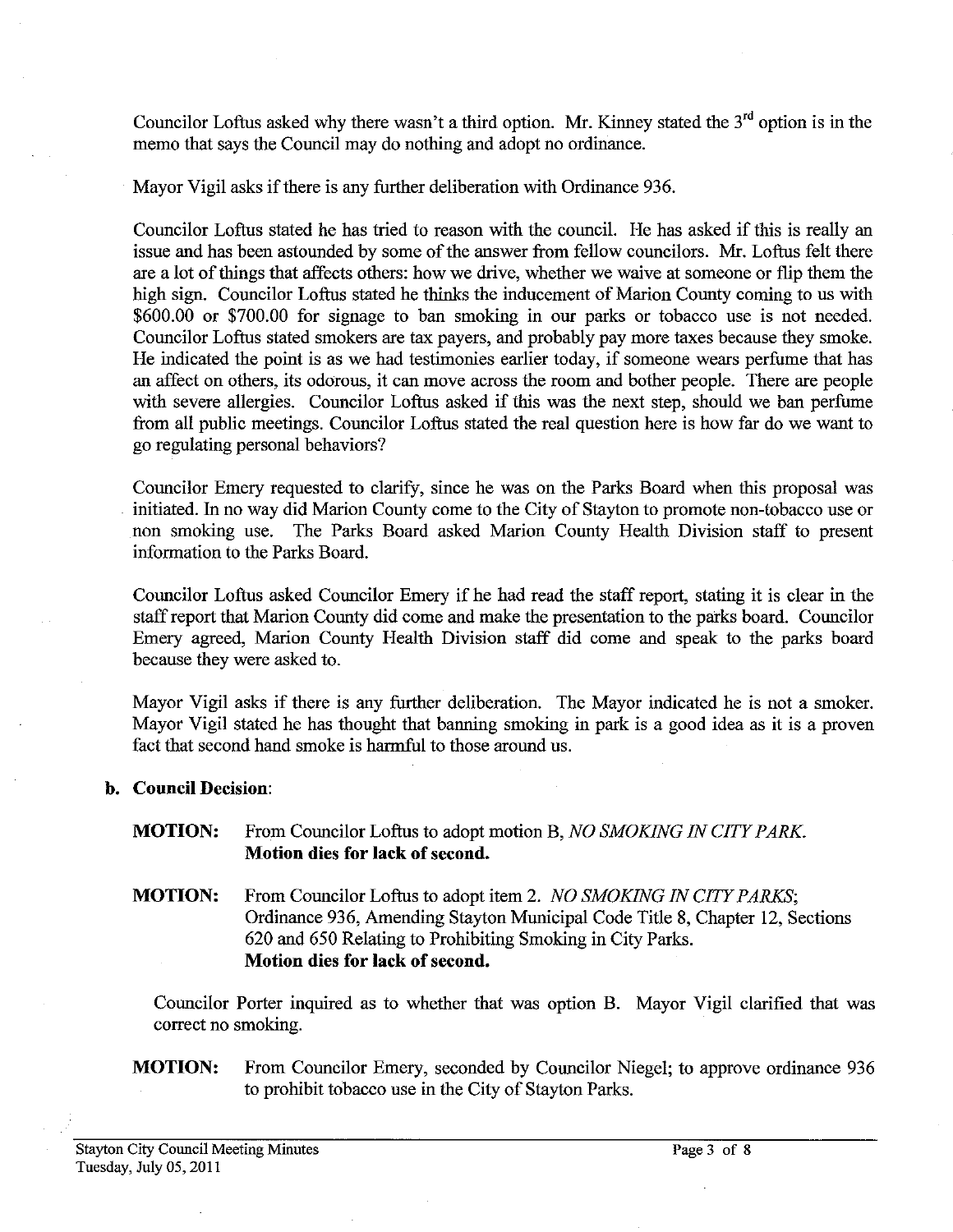### **DISCUSSION:**

Councilor Quigley asked how we could adopt this ordinance since we approved the minutes from last time where staff was directed to come back with a no smoking in parks ordinance, not option **A.** Councilor Loftus stated it is council prerogative. Mayor Vigil stated that was a good question. Councilor Loftus again stated it is council prerogative. Councilor Loftus noted there are two options in front of the Council: the first being option B which was just stated and died for lack of a second. The next one Option A, being no tobacco completely, which now has a second.

Mayor Vigil stated that was correct, asking for any further discussion.

Mr. Kinney stated if you look at the June **6"** minutes, the council approved the first reading of a no tobacco use ordinance. Then at the June 20" meeting the council gave staff direction to come back and modify the ordinance to include a no smoking option. Mayor Vigil, stated that was correct and staff came back with both options.

Councilor Loftus commented that this leads us right back to where we were a month ago; stating the Mayor could have killed this with his tie vote, however decided he wanted to haggle it out.

Mayor Vigil stated he still believes that second hand smoke is not good.

Council Porter stated that tobacco use in city parks is a health issue.

Mayor Vigil agreed, stating the issue of smoking use versus tobacco use was hashed out at June  $20<sup>th</sup>$  meeting. Smokeless tobacco use is a health issue for the person using it, but it does not harm the people around them.

Council Loftus asked the Mayor what he is suggesting, if we should go back to no smoking.

Mayor Vigil stated he supports no smoking due to the second hand smoke concern; the use of other tobacco products does not harm those around the tobacco user.

Mayor Vigil stated there is a motion on the table that has a second to approve Ordimance **936** No Tobacco Use in the Parks.

**MOTION PASSED:** 3:2 (Councilor Quigley & Councilor Loftus opposed)

### **Ordinance 937 re: Flagpole Heights**

#### **a. Continuation of Council Deliberation:**

Mayor Vigil stated changes were made to address Council Emery's concern in residential areas and asked if there were any other concerns. Councilor Emery stated he didn't understand section 1, page 1 and read from the ordinance regarding exemptions. Council Emery wondered why we are making regulations if someone can erect a flagpole that doesn't have to meet provisions.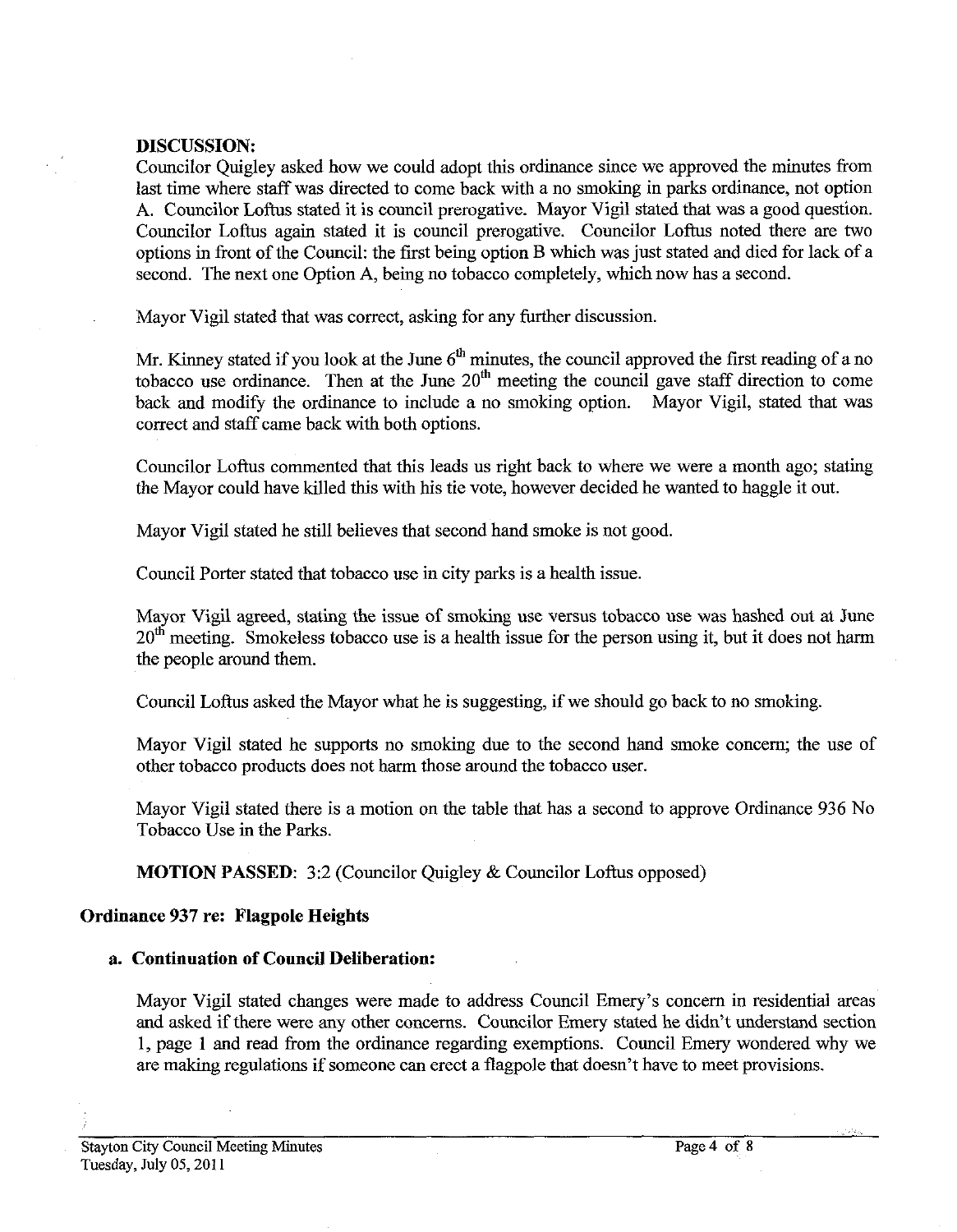Mr. Fleishman stated Councilor Emery needed to look at the context of the entire section of the code. Subsection **"F"** is part of list of permitted signs. The code starts with a paragraph that says subject to the limitations listed in this subsection the following signs and sign erection and alterations are permitted in all zones. These signs shall not require permit and shall not be included when determining compliance with total allowed area, A-B-C-D-E-F gets to the flag then it goes on to G through L.

Councilor Emery thanked Mr. Fleishman and stated he understood.

## **b. Council Decision:**

**MOTION:** From Councilor Loftus, seconded by Councilor Emery; to approve Ordinance 937.

**MOTION PASSED: 5:O** 

## **9. NEW BUSINESS**

## **Ordinance 938 Finalizing Annexation of Land On Shaff Road**

## **a. Staff Report** - **Dan Fleishman**

Mr. Fleishman reviewed Ordinance 938. He stated the ordinance will finalize the annexation of 17.5 acres of the Roger Roberts property located north of Shaff Rd. and east of the Middle School. Mr. Fleishman stated this issue came before the previous council in December 2010 as a land use case. At that time the Council approved it and sent it to the voters in accordance with the City Charter. At the last meeting council certified those votes and the majority of the voters in the City approved of the annexation. The last step according to the code is the enactment of this ordinance that sets the boundaries of the City. This ordinance includes exhibit 1, which includes a legal description of the area to be annexed and exhibit 2 includes a map of the area. The action before the Council is consideration of the ordinance which finalizes the annexation.

## **b. Council Deliberation:**

Councilor Loftus asked what would happen if the council did not approve this ordinance and tabled the issue. Mr. Fleishman explained that if the council tabled the ordinance it would come back before the council at a later date. Mr. Fleishman indicated the ramifications of failure to approve the ordinance may mean the City may be liable for some action by the applicant because we've gone through the land use process, the planning commission recommended approval, it was approved by the previous council who made findings that all the criteria of the code were met. The annexation proposal was then sent to the voters and the voters by a majority accepted it as an addition to the city.

Councilor Loftus stated it was a fair answer he was just curious. Councilor Loftus noted the packet indicates we could adopt this ordinance but we could modify it. He asked if Mr. Fleishman could explain what type of modification could be made. Mr. Fleishman stated modifications could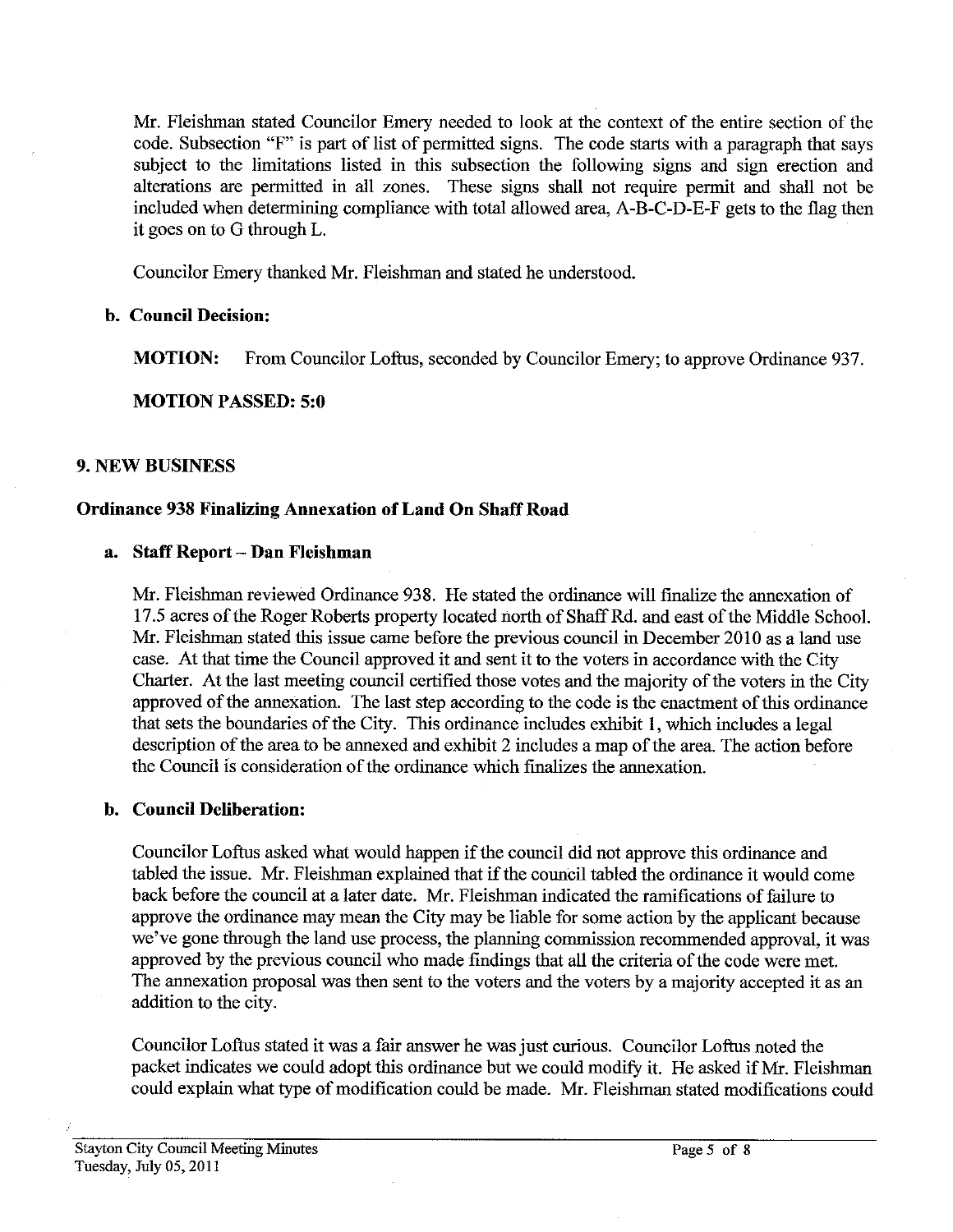be made if a typographical error was found or if Council wanted to add another recital to the introduction. Mr. Fleishman stated if he had a modification in mind he would have put it before the council. Mr. Loftus stated he was just curious as to procedure. Mr. Fleishman stated he is not going to bring something before the Council and say here do this. Councilor Loftus thanked Mr. Fleishman.

#### **c. Council Decision:**

## **MOTION:** From Councilor Loftus, seconded by Councilor Niegel to adopt Ordinance No. 938 approving the annexation of the property commonly referred to as the Roger Roberts property.

#### **MOTION PASSED: 5:O**

Mr. Kinney stated in the memo it asks for a calling of the role for each council member and asked Mr. Fleishman if that was a requirement of the Charter or is a unanimous vote acceptable. Mr. Rhoten, City Attorney stated it is an appropriate practice and it would be a good idea.

Ms. Layman polled the council:

Councilor Emery: Yes Councilor Loftus : Yes Councilor Porter: Yes Councilor Quigley: Yes Councilor Niegel: Yes

## **MOTION PASSED: 5:O**

# **Professional Engineering Services for loth Avenue Area Public Improvements**

### **a. Staff Report** - **Dave Kinney**

Mr. Kinney explained the City solicited proposals from qualified engineering firms for engineering services, including design and construction management services for the  $10<sup>th</sup>$  Avenue water, storm sewer, and street improvement project. The project scope includes  $10<sup>th</sup>$  Avenue street improvements, water line and storm drainage improvements and a pedestrian path on E. Hollister St. to the hospital. The City received six proposals for professional engineering services from the following engineering firms:

- HHPR
- Keller Associates
- Balhizer Hubbard
- Murray Smith Associates
- Westech Engineering  $\bullet$
- LEI Engineering

The City's review committee ranked the proposals and requested supplemental information from HHPR and Keller Associates. After receipt of that information, HHPR was rated as the top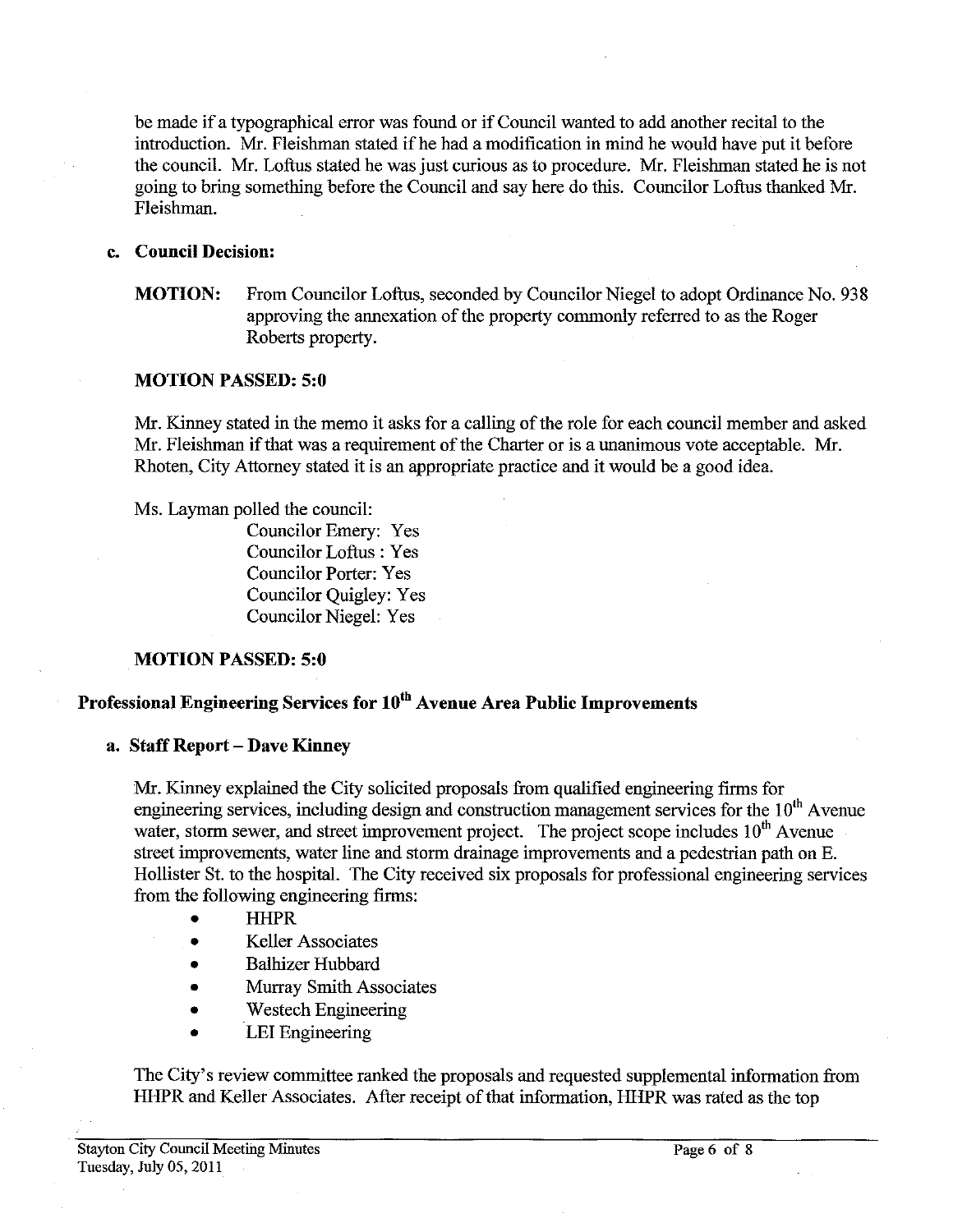proposal. No action is recommended at this meeting, but Mr. Kinney asked for questions from the City Council.

#### **b. Council Deliberation:**

Councilor Loftus inquired as to the breakdown between engineering on roadway versus the water and sewer work. Councilor Loftus stated this was brought to his attention our ordinance states the property owner is responsible for taking a street that is at level D and moving it up a level to C; that burden is then shifted to the property owner. Mr. Loftus indicated it appears we have a conflict with our ordinance on  $10^{th}$  Avenue, we are using SDC funds, we are using private money, we are using state and federal money. Mr. Loftus asked Mr. Kinney to try and help him understand money we are submitting in these bids, how we are breaking it down so we have a cost accrued to the hospital. Then how do we adjust it so that we are not in conflict with our ordinance.

Mr. Kinney explained the City has several financing options available to finance street improvements including (1) creating a Local Improvement District where the City assesses costs to property owners, (2) use of City street funds, e.g. gas taxes, (3) SDC funds to pay for oversizing of a street, (4) grants, (5) developer financed improvements for new developments/subdivisions. such as the Wampler development, or combinations of various funding sources. In this case, the City is using SDC funds, street funds, a state grant due to the economic importance and job creation of the hospital addition and a developer share from Santiam Hospital. He added the City always has the option of using its own funds for street improvement projects, such as the recently completed High Street project, which has a large community benefit. Mr. Kinney added that about **3** or 4 years ago the City did try to create a Local Improvement District for 10<sup>th</sup> Avenue, but the property owners were strongly opposed and testified to the City Council that they did not want to participate in the project and were opposed to assessments.

Councilor Emery stated HHPR is doing the hospital project and it looks like they know what they are doing. He asked Mr. Kinney what their experience is with street and underground engineering. Mr. Kinney stated staff was pleased with HHPR's extensive experience in Southwest Washington, Clark County as well as in most of the Portland Metropolitan suburbs. HHPR has completed a large number of municipal projects including water, sewer, and storm system improvements. He added that HHPR has also completed an extensive list of major street improvements that are arterial and collector streets, particularly east of 1-205. Staff felt that of the engineers who proposed on this project HHPR and Murray Smith Associates (MSA) had the strongest experience in doing street projects Councilor Emery stated he was glad to see a firm from Oregon.

Mr. Kinney stated he was not asking for action tonight, just answering questions. Mayor Vigil thanked Mr. Kinney

#### **c. Council Decision: None**

### **STAFFICOMMISSION REPORTS** - **None**

### **PRESENTATIONSICOMMENTS FROM THE PUBLIC** - **None.**